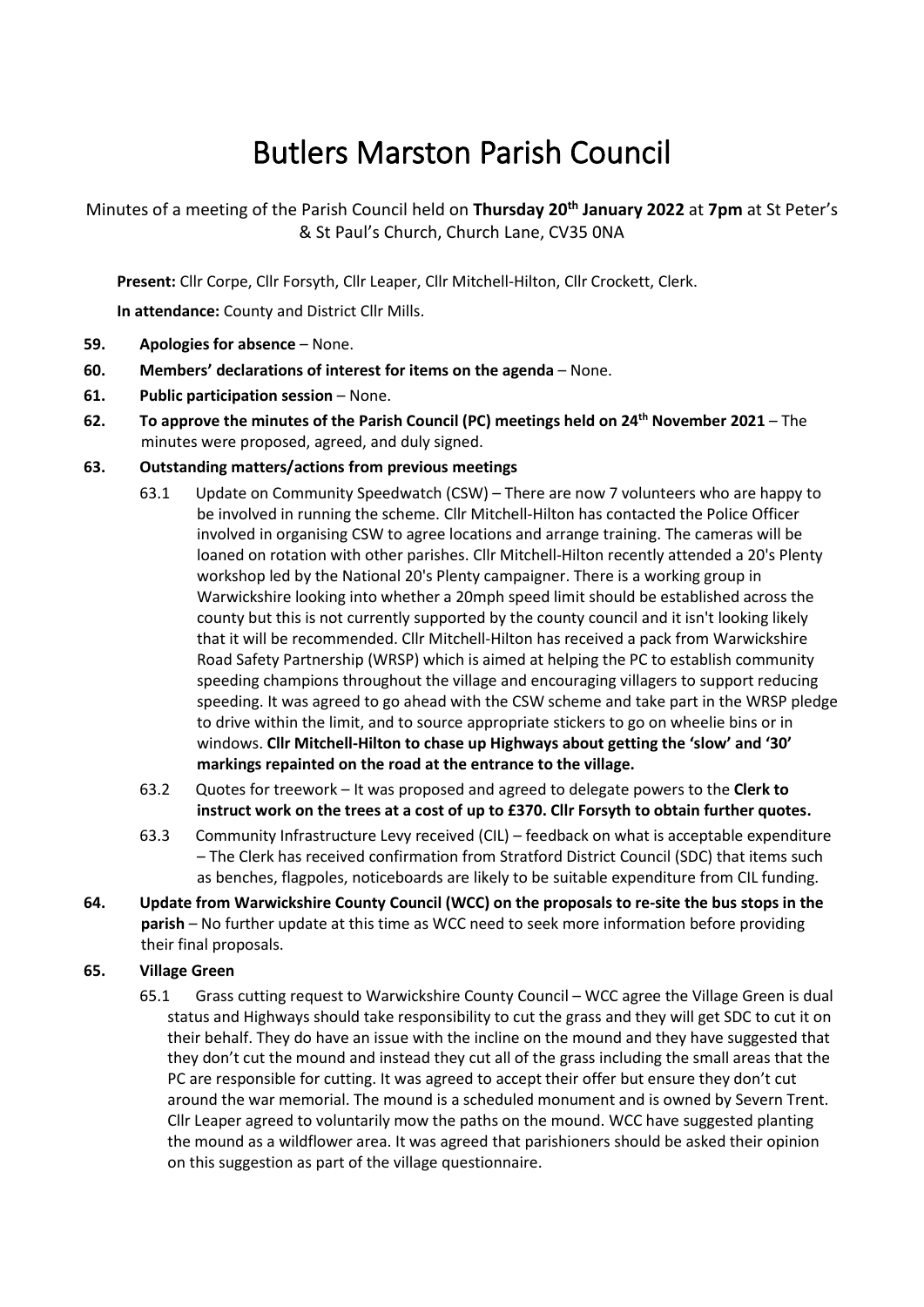**66. Queen's Platinum Jubilee Celebrations** – The PC will work with the Church committee to organise a collaborative bring and share picnic on the Village Green on Sunday 5<sup>th</sup> June. A Cllr advised that subject to suitable insurance cover he could donate the use of a bouncy castle for the day. **Clerk to check this with parish insurer.** As discussed in the last meeting it was agreed that either a flagpole or a bench should be purchased using the CIL funds to mark the Queen's Platinum Jubilee. The cost of purchasing and installing a flag pole would be in the region of £1k. The prices of benches vary greatly depending on the size and material chosen so the cost could be anywhere between £350 to £1k. **Cllr Crockett agreed to obtain a quote for a natural style Oak bench. Cllr Mitchell-Hilton to create an article for the newsletter advising parishioners of the PC's proposal to purchase a flag pole or bench and asking parishioners to vote on their preferred option.** If the votes can be received before the next meeting the PC will agree the specific flagpole or bench at that meeting.

## **67. Finance**

- 67.1 Confirmation of the bank balance as at 14.01.22 of £4,368.59 Cllr Mitchell-Hilton confirmed the balance stated is correct.
- 67.2 Confirmation of completion of the third quarterly (Oct to Dec) financial check for 2021/22 Cllr Mitchell-Hilton confirmed the check has taken place and all was found to be in order.
- 67.3 To consider and agree the budget and precept for 2022-23 It was proposed and agreed that the budget will be £3,421, resulting in a precept of £3,860 with the additional amount in the precept being used to build up reserves as they are currently nowhere near the recommended levels.
- 67.4 To approve the following payments to be made using delegated powers Proposed and agreed.

| 30.11.21 | ICO                  | <b>Data Protection Fee</b> | £35.00 |
|----------|----------------------|----------------------------|--------|
| 01.12.21 | <b>Kirsty Buttle</b> | <b>Salary November</b>     | £96.00 |
| 01.12.21 | <b>HMRC</b>          | <b>Tax November</b>        | £24.00 |
| 28.12.21 | <b>Kirsty Buttle</b> | Salary December            | £96.00 |
| 28.12.21 | <b>HMRC</b>          | <b>Tax December</b>        | £24.00 |

67.5 To note the following receipts – None.

### **68. Planning applications received**

**21/02736/VARY - Agricultural Building, Court Fields, Bridge Road, Butlers Marston.** Variation of condition 2 of planning permission 20/03395/FUL (date of decision 01 April 2021) to amend the design, siting, scale and materials of the scheme. An amendment/additional information has been received for the application shown above as follows:

- The single storey brick elements of plots 1 and 2 have been replaced with stone

- The car port now has timber panelling to the sides and rear. No objections. (Response made using delegated powers).

### **69. Planning decisions received – None.**

**70. Discussion re possibility of instructing a Housing Needs Survey (HNS)** – It was agreed that the PC would like to instruct a HNS using the standard questions plus some additional questions regarding the general improvements in the village. Cllr Mitchell-Hilton will lead this and will put together some draft questions to be discussed at the next meeting. A Cllr stated that Tysoe PC have ben working on their Neighbourhood Plan for 7 years and they have had their referendum today. The Chairman of Tysoe PC has offered to come to a BMPC meeting to explain to the council what they have had to deal with to get to this stage and the costs involved. **It was noted that the old school site has been put forward as part of the Warwickshire 'Call for sites'. The PC agreed to monitor the progress of this.**